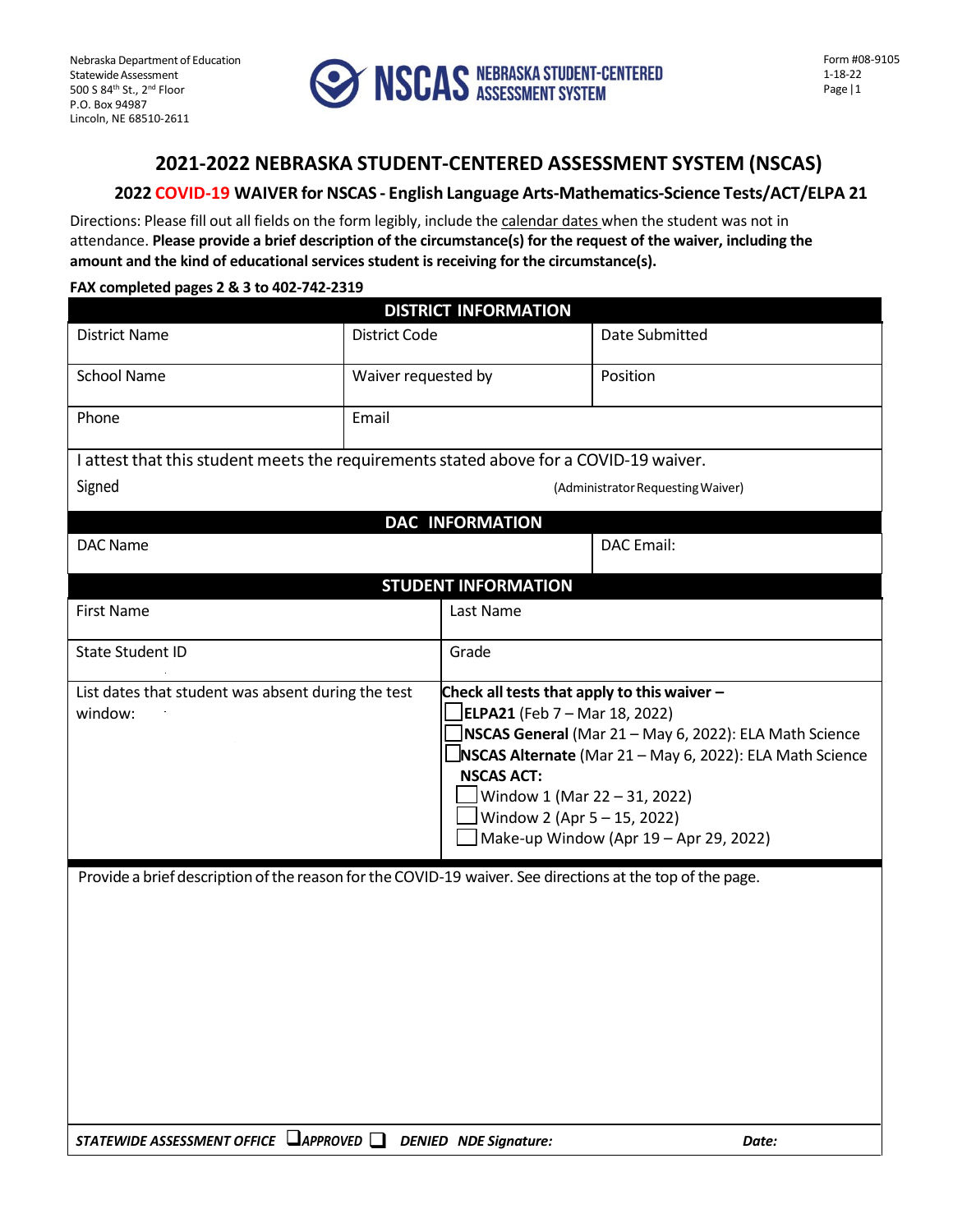Nebraska Department of Education Statewide Assessment 500 S 84th St., 2nd Floor P.O. Box 94987 Lincoln, NE 68510-2611



#### **2021-2022 NEBRASKA STUDENT-CENTERED ASSESSMENT SYSTEM (NSCAS) TEST**

### **COVID-19 WAIVER PHYSICIAN SIGNATURE**

*Explanation to the Medical Professional*: The Nebraska Department of Education strivesto ensure that all students have equitable opportunities to demonstrate their knowledge and skills on NSCAS tests. State tests are mandatory for every student grades 3-8, and 11 who is enrolled in a public school. The ELPA21 is required for every English Learner (EL) in grades K-12 who is enrolled in a public school.

Nebraska Department of Education requestsschoolsto provide physician-signedmedical waivers in cases where risks of COVID-19 medical emergency prevent a student from participating in the NSCAS tests.

If the school is otherwise providing education with accommodations to the student for an on-going medical condition or permanent disability, that is not considered a basis for a medical waiver on the NSCAS tests. Districts are able to provide the tests to the students at locations outside of the school buildings and/or may make other allowable accommodations appropriate to the students' medical needs in order for them to participate in testing.

Student's Name:

School District:

By signing below, I attest that the student named above is either mentally or physically unable to test due to a the COVID-19 virus, or that participation in the test may be harmful to the student.

The student above should be excused from participating in the 2022 NSCAS state tests.

Date

Signature of Medical Professional:

Name of Medical Professional:

City, State

Name of hospital or clinic:

*Medical Professional* - Please return this form to the school district that made the request. The school district will submit your statement with their request for a waiver.